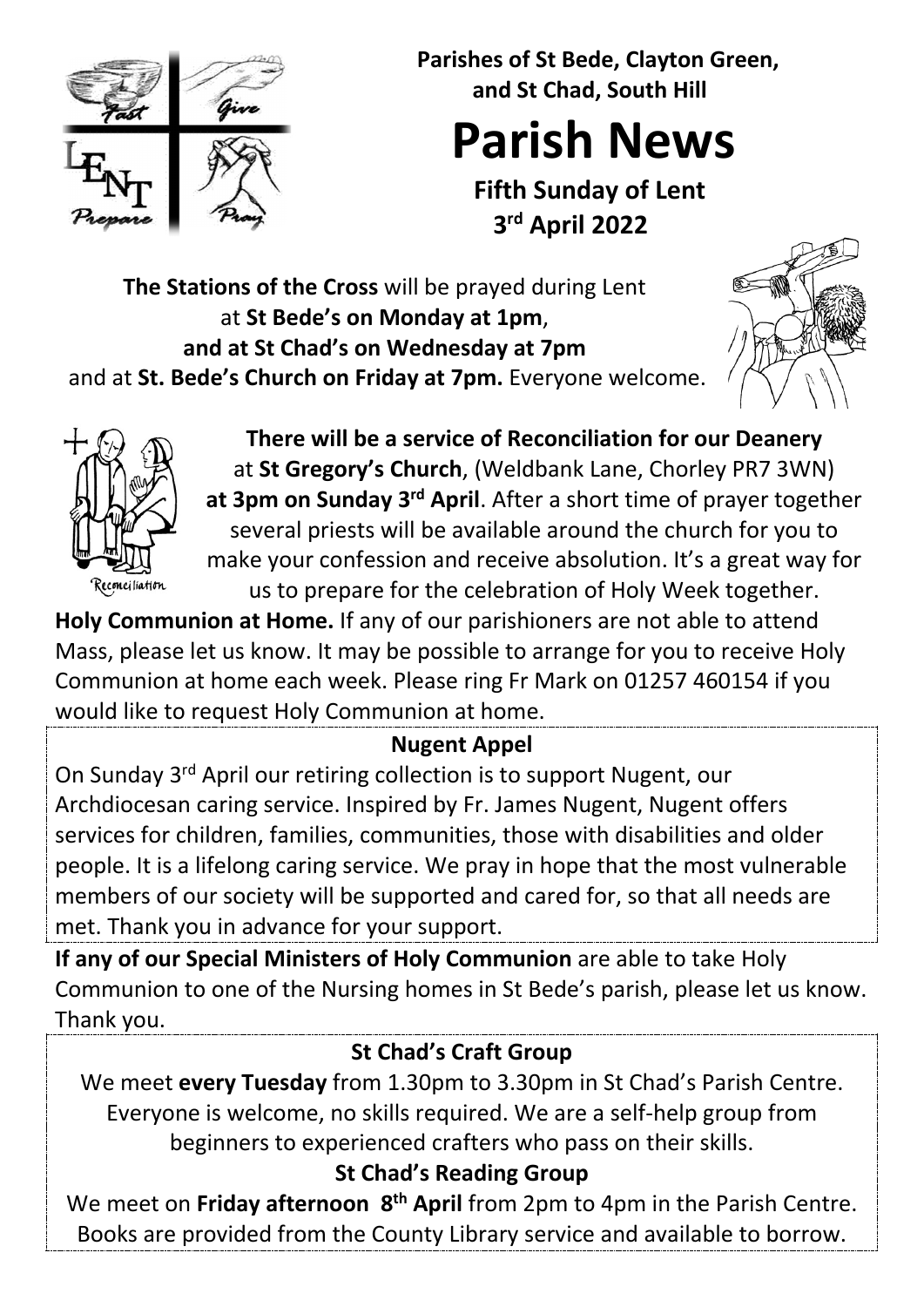**We are hoping to start "Little Church" again at St Chad's.** If you would like to help our children learn more about their faith, please get in touch. You will work as part of a team and will only have to help once a month. Volunteers need to have a parish DBS check. Please let Fr Mark know if you are able to help.

**St Chad's Choir** are looking to recruit a few new members as our numbers have reduced over the past few years. If you would like to join, as a singer or musician, please make your way up the stairs at the back of church to the choir loft before the Sunday Mass where you will be made very welcome.

### **Easter Cards to the Holy Land and local prisons**

Thank you for all your generosity, we were able to send 26 cards to St Saviours' Church in Jerusalem, 26 to St James' Church in Beit Hanina and a card to the Latin Patriarch in Jerusalem (thanking him and his staff for help in facilitating our efforts). We have also sent 32 cards to prisoners at Garth and Wymott.

**Church cleaners and Easter flowers arrangers.** If you would like to spend an hour or two either cleaning or flower arranging in church to help us prepare for Easter could put your name and telephone number on the list at the back off the church. A member of our teams will contact you and tell you when you can help this Easter time.

### *How our Celtic past can help us today.*

*Refreshing our communities and renewing our ministries.*  Following on from the success of our Pastoral Development Department's Advent Monday reflections, we are running Monday Reflections from 7-8pm on zoom using the Café resource "Belong and Believe" during Lent. There will be opportunity to reflect and discuss the material presented with other people. **April 4 - Evangelising with Love & Action.** You can register for the Zoom reflections on the website: **[www.liverpoolcatholic.org.uk/pastoral](http://www.liverpoolcatholic.org.uk/pastoral-development)[development](http://www.liverpoolcatholic.org.uk/pastoral-development)**

> **For ideas to support your child to pray at home this weekend**  please visit<https://cafod.org.uk/Education/Children-s-liturgy> Copies of the pictures for this Sunday are available at the back of church.

**Misso APF Booklets** are available for the back of both churches, for all the Mill Hill Red Box holders and any other parishioners who would like to take one.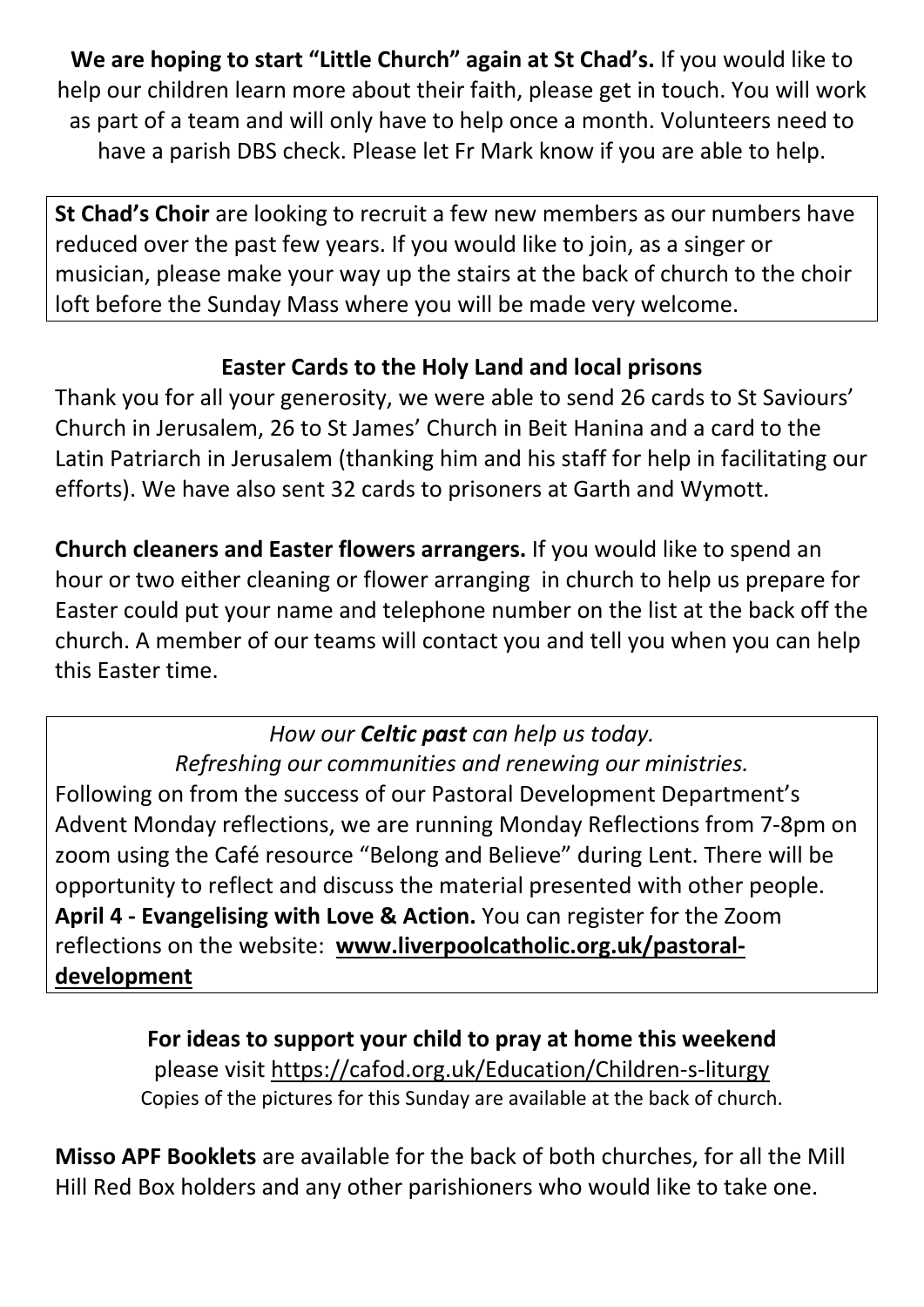**Live Simply.** Following our meeting with a speaker from Cafod last week we are now able to make plans for our parishes to take part in the Live Simply scheme. We are going to look at how our two parish communities can better support those struggling both in our community and abroad, how we can take good care of the world God has given us and how we can deepen our appreciation of God's gifts in our daily lives. Much of this will build on the many good things that are already being done in our parishes.

**Our next meeting will be at St Bede's Parish Centre (which is between the church and the school) on Monday 4th April at 7pm.** Everyone who is interested in volunteering or just learning more about the Live Simply scheme is very welcome to come along. Tea and coffee will be served from 6.45pm.

**The Feast of Divine Mercy Sunday 24th April 2022** at St. Mary's, Leyland. Arrivals from 2.30pm. Commencing with prayer at 3pm, Exposition of the Blessed Sacrament, Reconciliation, Healing, Benediction and Holy Mass at 5pm. All are welcome. Copies of the Novena of prayer in preparation for the feast are available at the back of church.

**Times of Masses and Services for Holy Week and Easter Holy Thursday** 14th April Mass of the Lord's Supper **7.30pm** at **St Chad's Good Friday** 15th April Commemoration of the Passion of the Lord **3pm** at **both** St Bede's **and** St Chad's **Holy Saturday** 16th April Easter Vigil **8pm** at **St Bede's Easter Sunday** 17th April Mass of Easter Day **9.15am St Chad's 11am St Bede's** *There are sign up sheets at the back of St Bede's church for Readers, Stewards and Special ministers of Holy Communion who are able to help at our Holy Week and Easter services. We still need a few more readers to put their names down at St Bede's. Volunteers at St Chad's are asked to speak to Fr Mark. Thank you.* 

**St Bede's Church.** 598, Preston Road, Clayton-le-Woods. PR6 7EB **St Chad's Church.** 237, Town Lane, Whittle-le-Woods. PR6 8AJ. **Parish Websites** [www.stbedesclaytongreen.co.uk](http://www.stbedesclaytongreen.co.uk/) and [www.stchads-southhill.org](http://www.stchads-southhill.org/) **Facebook page** Look for "Parishes of St Chad and St Bede" Masses are streamed several times each week on this page. **E-mail:** [stbedesclaytongreen@rcaol.org.uk](mailto:stbedesclaytongreen@rcaol.org.uk) or [stchad.chorley@rcaol.org.uk](mailto:stchad.chorley@rcaol.org.uk) **St Bede's Parish Office 01772 335209 The office is open this week on Tuesday 10-5pm, Thursday and Friday 10-3pm**  Parish Priest: Fr. Mark Beattie. Telephone 01257 460154 Deacon: Rev Simon Gilbertson